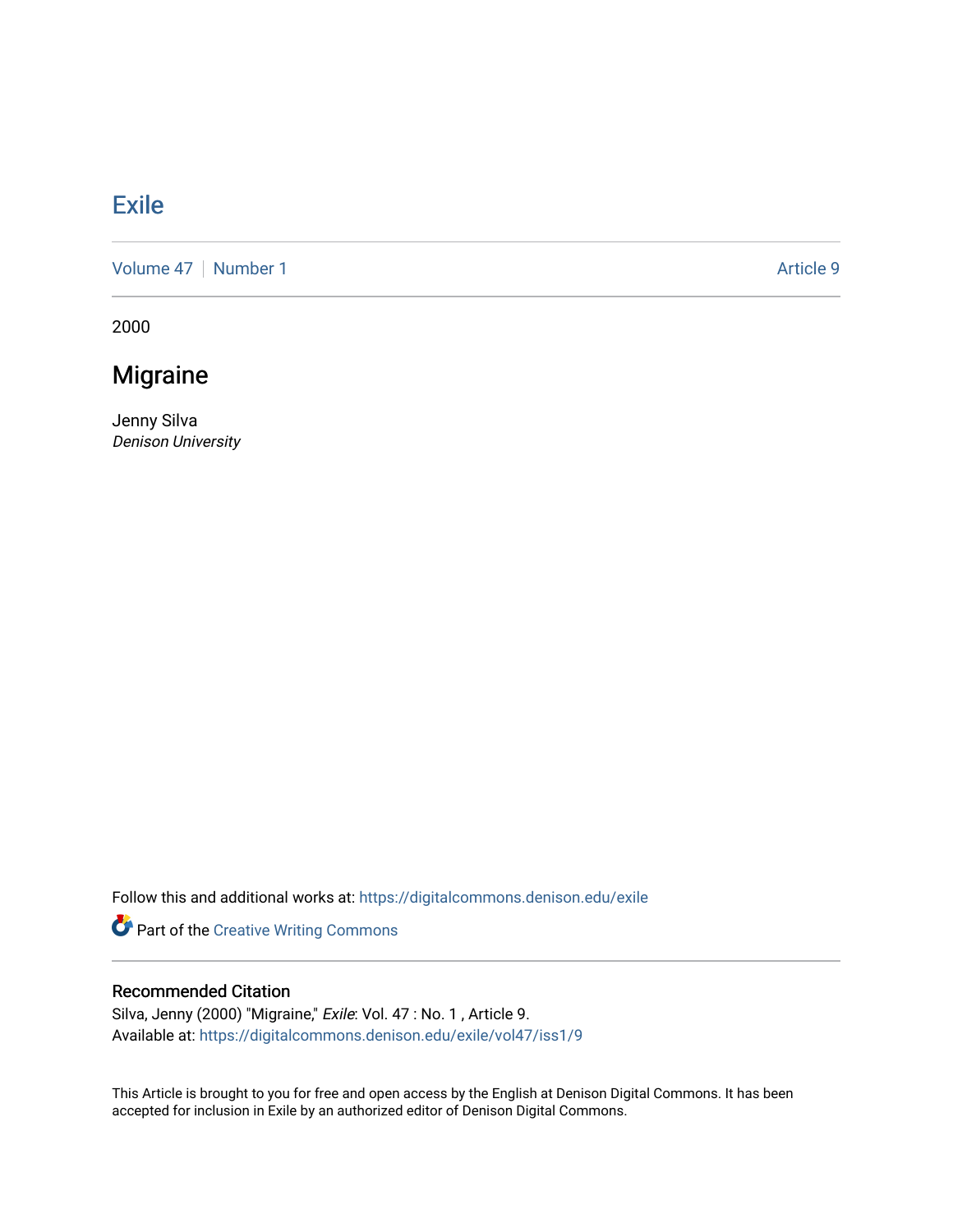## **Migraine**

My head ached when my little brother pushed me down the rock porch stairs. I was the goddess *Pele* and he, *Maui,* the Hawaiian Super-man, in a furious rage flung me off my volcano home into *ma'ke* world where zombies bit off your tingling toes. Head ringing, mouth salty, eyes stung with blood, but it didn't hurt 'cus me and my brother laughed lying on the poky Japanese grass as we watched Mickey Mouse Clouds play checkers with blue bumble bees mumbling as they tumble, and fly out of the rotten wood stump. Their buzzing hurricane made me

dizzy, 'cus I "have a headache" Grandma said as she rubbed *kukui* nut oil on my temples and toes and feet 'cus I was sick and she didn't want the Portuguese futseda fairies to curse me like they did her five years later when she died, I cried and clung to the warm fold of fat under her armpit, the only warm place I could find on her purple body of

petals on grandpa's new rose he held in his fisherman's hand and gave it to me, picked me up and swung me with a rush of green, brown, mango tree, rainbows in the air. I clung to his boxer's arms that harpooned whales in the '20's, held babies in the '40's, killed men in the '60's, and hung limp on the hospital bed

exile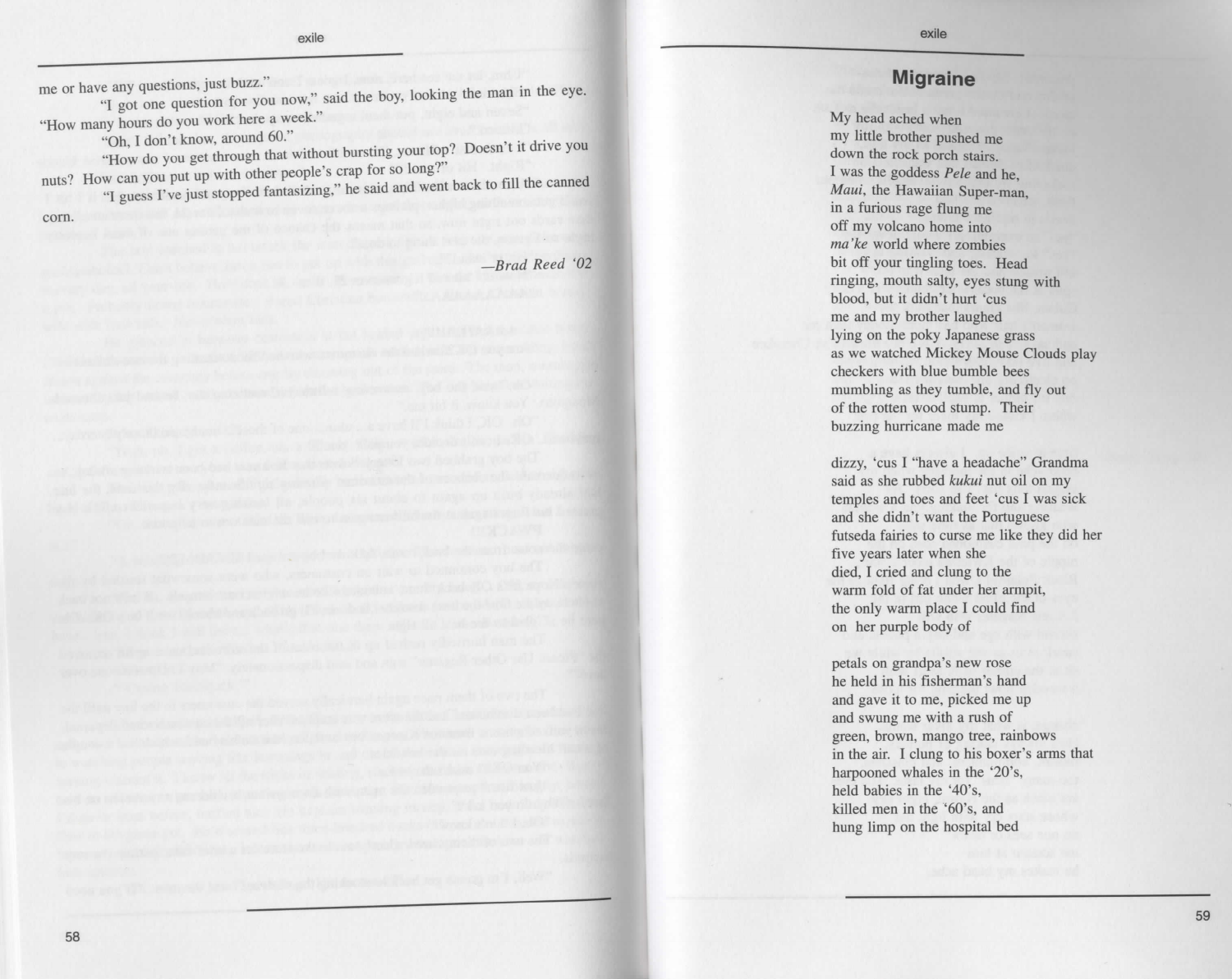yesterday, My head hurt as echoes of dirt rain on the green coffin made me sleep. I dreamed I had a headache as I sat on the snow covered beach with my lover. Naked, wrapped in my legs, our bodies flowed like waterfalls on rocks and we make snow angels when our flesh steamed red like devils in my head saying "yes" to everything I would never say "yes" to, wishing and wanting to kill myself and the man who spits at me because he thinks I'm a dirty Cuban, like cigars that stink the woman's hair who has more money than me and says "I'm Sorry" since she thinks I'm Cherokee and live on a reservation where there's no electricity and we eat fried rats for dinner at McDonald's where I kissed my Jover for the first

time to wake up. I always have a head ache in the morning when my vagina tells me "I'm sorry" for wanting and for making you a woman who knows that as time rolls on the pink cushioned road on the nipple of the Kwanzaa eider's shirt, Black Polaroid's won't bring light to the eyes of the blind white girl in the J. Crew Sweater who will shrivel with age and buy a poodle and smirk at us as she strolls by while we sit at the comer of K-Mart with a wooden bowl begging for loose

change, is what my lover wants. He's always talking of politics, racism, communism, and classism, too many "isms" for my taste. His eyes are black as the Hawaii night sky whose stars cry with light but no one sees or hears me scream at him he makes my head ache,